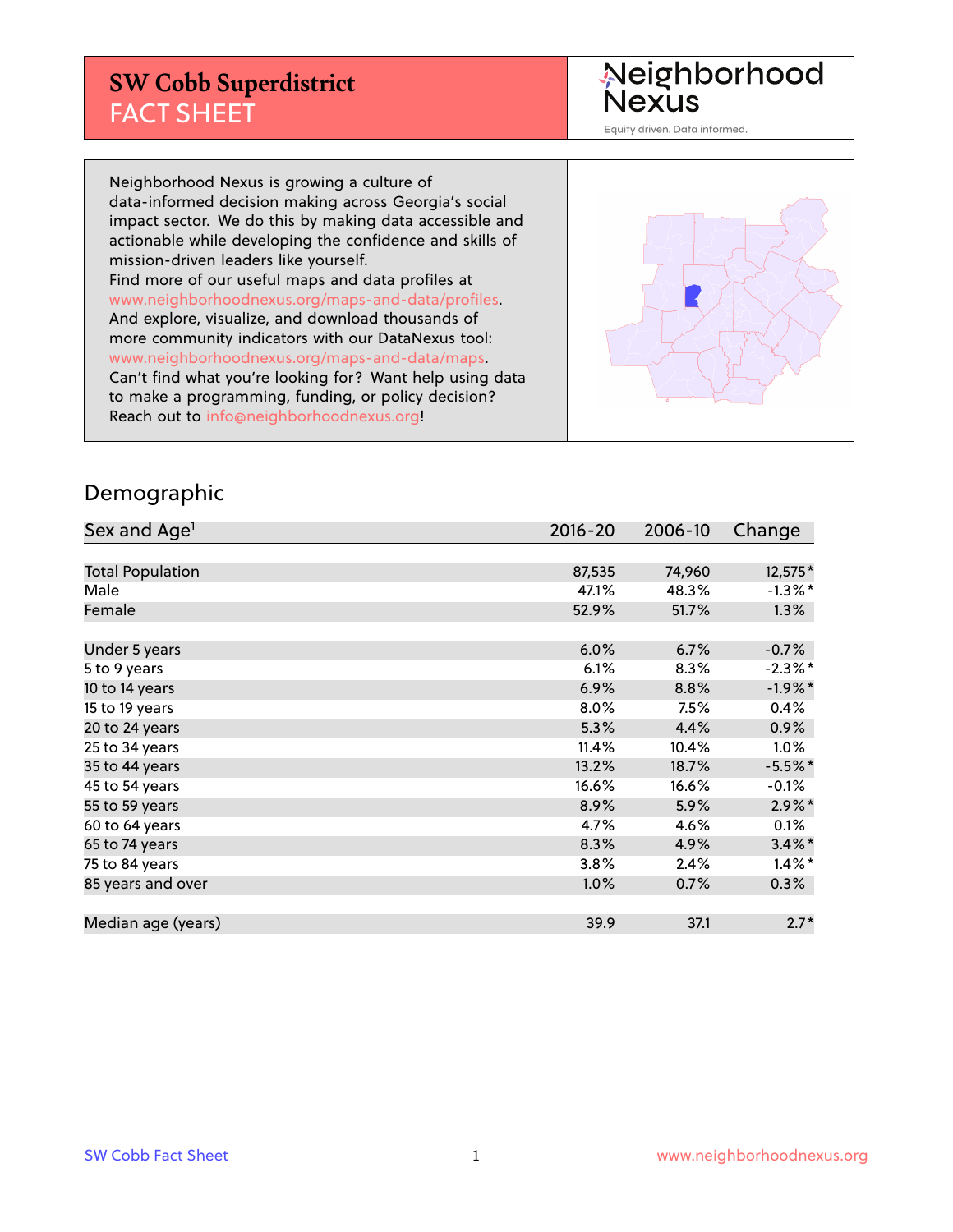# Demographic, continued...

| Race <sup>2</sup>                                            | $2016 - 20$  | 2006-10 | Change      |
|--------------------------------------------------------------|--------------|---------|-------------|
| <b>Total population</b>                                      | 87,535       | 74,960  | 12,575*     |
| One race                                                     | 96.7%        | 98.5%   | $-1.9%$ *   |
| White                                                        | 44.4%        | 54.7%   | $-10.3\%$ * |
| <b>Black or African American</b>                             | 46.3%        | 38.4%   | $8.0\%$ *   |
| American Indian and Alaska Native                            | 0.4%         | 0.2%    | 0.3%        |
| Asian                                                        | 1.5%         | 1.8%    | $-0.4%$     |
| Native Hawaiian and Other Pacific Islander                   | 0.0%         | 0.0%    | 0.0%        |
| Some other race                                              | 4.1%         | 3.5%    | 0.6%        |
| Two or more races                                            | 3.3%         | 1.5%    | $1.9\%$ *   |
| Race alone or in combination with other race(s) <sup>3</sup> | $2016 - 20$  | 2006-10 | Change      |
| <b>Total population</b>                                      | 87,535       | 74,960  | 12,575*     |
| White                                                        | 47.0%        | 55.7%   | $-8.7\%$ *  |
| <b>Black or African American</b>                             | 47.9%        | 39.1%   | 8.8%*       |
| American Indian and Alaska Native                            | 0.9%         | 0.6%    | 0.3%        |
| Asian                                                        | 2.0%         | 2.2%    | $-0.2%$     |
| Native Hawaiian and Other Pacific Islander                   |              |         | 0.0%        |
|                                                              | 0.0%<br>5.6% | 0.0%    |             |
| Some other race                                              |              | 3.8%    | $1.8\%$ *   |
| Hispanic or Latino and Race <sup>4</sup>                     | $2016 - 20$  | 2006-10 | Change      |
| Total population                                             | 87,535       | 74,960  | 12,575*     |
| Hispanic or Latino (of any race)                             | 10.6%        | 7.5%    | $3.1\%$ *   |
| Not Hispanic or Latino                                       | 89.4%        | 92.5%   | $-3.1\%$ *  |
| White alone                                                  | 40.0%        | 51.4%   | $-11.3\%$ * |
| Black or African American alone                              | 44.9%        | 37.8%   | $7.1\%$ *   |
| American Indian and Alaska Native alone                      | 0.2%         | 0.2%    | 0.0%        |
| Asian alone                                                  | 1.5%         | 1.7%    | $-0.3%$     |
| Native Hawaiian and Other Pacific Islander alone             | 0.0%         | 0.0%    | 0.0%        |
| Some other race alone                                        | 0.4%         | 0.3%    | 0.0%        |
| Two or more races                                            | 2.5%         | 1.1%    | $1.3\%$ *   |
| U.S. Citizenship Status <sup>5</sup>                         | 2016-20      | 2006-10 | Change      |
|                                                              |              |         |             |
| Foreign-born population                                      | 9,605        | 7,995   | $1,610*$    |
| Naturalized U.S. citizen                                     | 55.9%        | 43.1%   | 12.8%*      |
| Not a U.S. citizen                                           | 44.1%        | 56.9%   | $-12.8\%$ * |
| Citizen, Voting Age Population <sup>6</sup>                  | 2016-20      | 2006-10 | Change      |
| Citizen, 18 and over population                              | 62,336       | 49,326  | 13,010*     |
| Male                                                         | 46.7%        | 47.1%   | $-0.3%$     |
| Female                                                       | 53.3%        | 52.9%   | 0.3%        |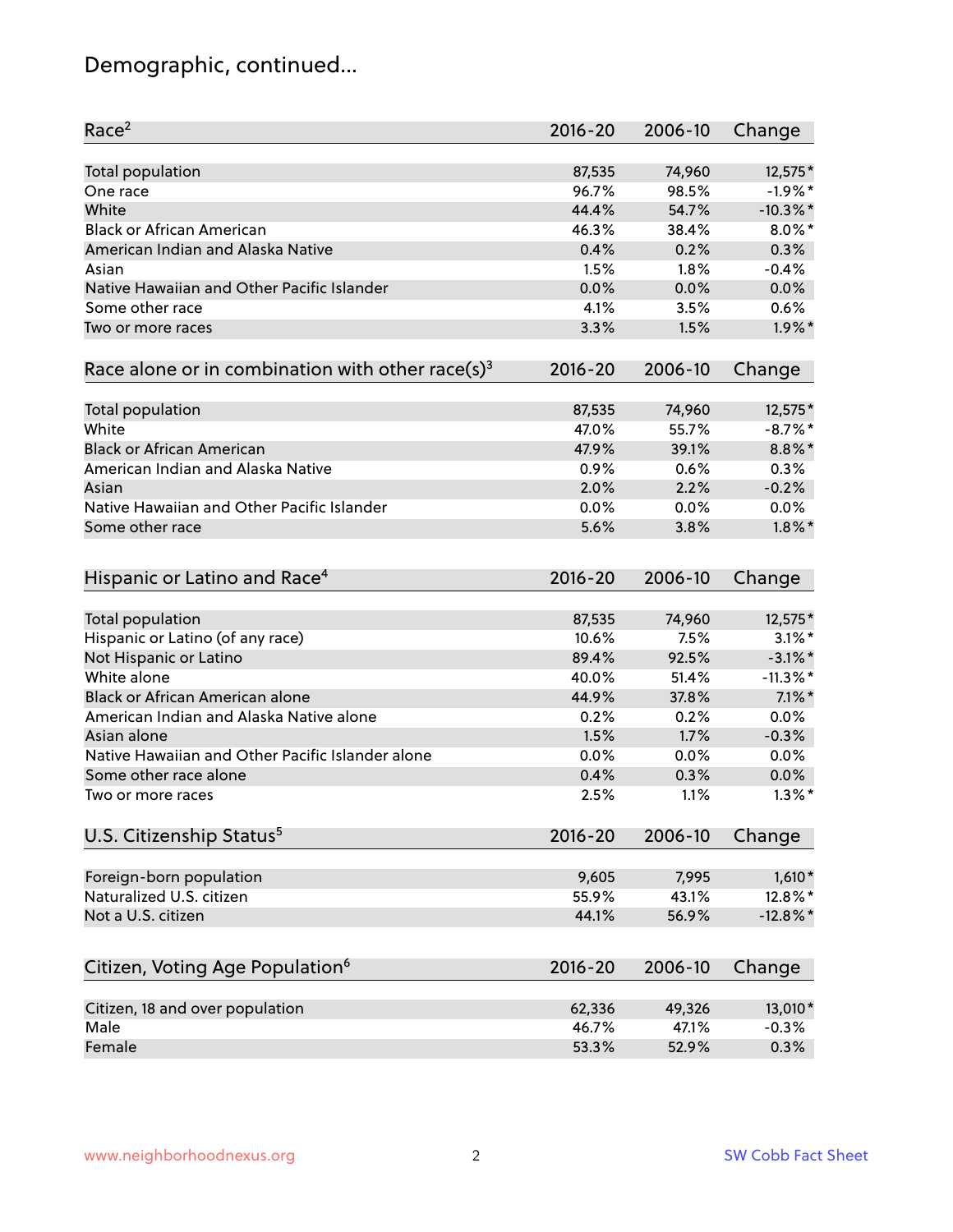#### Economic

| Income <sup>7</sup>                                 | $2016 - 20$ | 2006-10 | Change     |
|-----------------------------------------------------|-------------|---------|------------|
|                                                     |             |         |            |
| All households                                      | 29,640      | 25,796  | 3,844*     |
| Less than \$10,000                                  | 3.0%        | 3.5%    | $-0.5%$    |
| \$10,000 to \$14,999                                | 1.5%        | 2.8%    | $-1.3%$    |
| \$15,000 to \$24,999                                | 4.5%        | 7.6%    | $-3.2%$ *  |
| \$25,000 to \$34,999                                | 6.7%        | 8.1%    | $-1.4%$    |
| \$35,000 to \$49,999                                | 10.5%       | 11.5%   | $-1.0%$    |
| \$50,000 to \$74,999                                | 18.7%       | 20.6%   | $-1.8%$    |
| \$75,000 to \$99,999                                | 15.3%       | 14.9%   | 0.4%       |
| \$100,000 to \$149,999                              | 20.6%       | 21.2%   | $-0.6%$    |
| \$150,000 to \$199,999                              | 11.1%       | 6.7%    | 4.5%*      |
| \$200,000 or more                                   | 8.0%        | 3.2%    | 4.8%*      |
| Median household income (dollars)                   | 83,385      | 70,177  | 13,207*    |
| Mean household income (dollars)                     | 101,311     | 81,250  | 20,061*    |
| With earnings                                       | 84.4%       | 87.6%   | $-3.2\%$ * |
| Mean earnings (dollars)                             | 97,970      | 80,443  | 17,527*    |
| <b>With Social Security</b>                         | 26.3%       | 19.7%   | $6.6\%$ *  |
| Mean Social Security income (dollars)               | 21,754      | 16,765  | 4,989*     |
| With retirement income                              | 22.3%       | 17.0%   | $5.3\%$ *  |
| Mean retirement income (dollars)                    | 27,623      | 21,935  | 5,688*     |
| With Supplemental Security Income                   | 4.5%        | 2.7%    | $1.8\%$ *  |
| Mean Supplemental Security Income (dollars)         | 7,204       | 8,179   | $-975$     |
| With cash public assistance income                  | 1.2%        | 1.1%    | 0.1%       |
| Mean cash public assistance income (dollars)        | $\pmb{0}$   | 4,479   | $-4,479$   |
| With Food Stamp/SNAP benefits in the past 12 months | 7.2%        | 5.5%    | 1.7%       |
|                                                     |             |         |            |
| Families                                            | 23,111      | 20,473  | $2,638*$   |
| Less than \$10,000                                  | 1.6%        | 3.3%    | $-1.6%$    |
| \$10,000 to \$14,999                                | 0.7%        | 1.4%    | $-0.7%$    |
| \$15,000 to \$24,999                                | 2.9%        | 5.7%    | $-2.8\%$ * |
| \$25,000 to \$34,999                                | 6.0%        | 6.6%    | $-0.6%$    |
| \$35,000 to \$49,999                                | 10.0%       | 11.1%   | $-1.1%$    |
| \$50,000 to \$74,999                                | 18.8%       | 20.1%   | $-1.2%$    |
| \$75,000 to \$99,999                                | 15.6%       | 16.2%   | $-0.6%$    |
| \$100,000 to \$149,999                              | 22.1%       | 24.5%   | $-2.4%$    |
| \$150,000 to \$199,999                              | 12.8%       | 7.7%    | $5.2\%$ *  |
| \$200,000 or more                                   | 9.4%        | 3.6%    | $5.8\%$ *  |
| Median family income (dollars)                      | 90,894      | 77,974  | 12,919*    |
| Mean family income (dollars)                        | 107,583     | 87,719  | 19,864*    |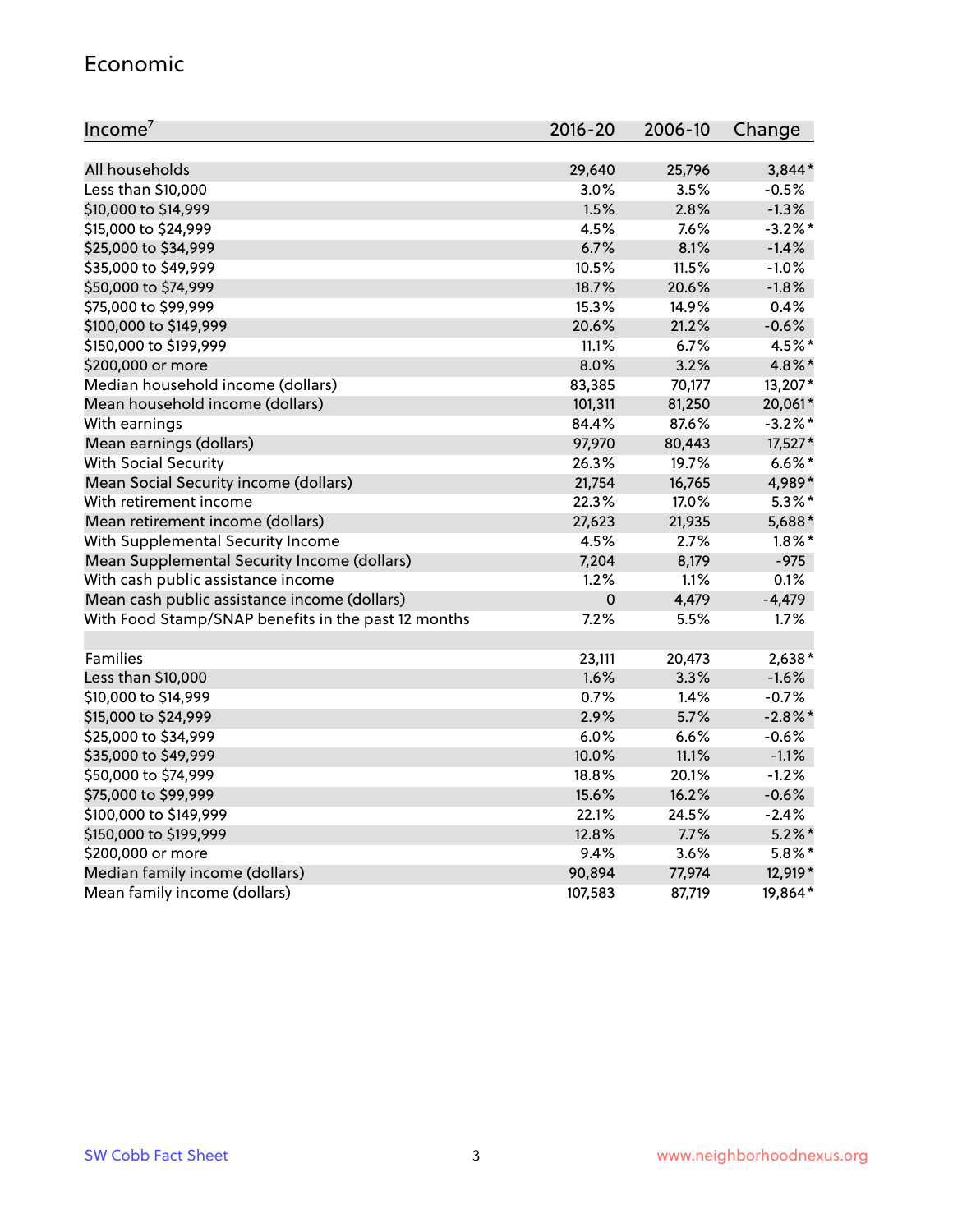#### Economic, continued...

| Income, continued <sup>8</sup>                                        | $2016 - 20$ | 2006-10 | Change     |
|-----------------------------------------------------------------------|-------------|---------|------------|
|                                                                       |             |         |            |
| Nonfamily households                                                  | 6,529       | 5,323   | $1,206*$   |
| Median nonfamily income (dollars)                                     | 52,875      | 42,265  | 10,610*    |
| Mean nonfamily income (dollars)                                       | 74,844      | 50,871  | 23,974*    |
| Median earnings for workers (dollars)                                 | 40,855      | 38,069  | 2,786*     |
| Median earnings for male full-time, year-round workers                | 55,769      | 54,609  | 1,160      |
| (dollars)                                                             |             |         |            |
| Median earnings for female full-time, year-round workers<br>(dollars) | 49,854      | 45,370  | 4,484*     |
| Per capita income (dollars)                                           | 35,140      | 28,396  | $6,744*$   |
|                                                                       |             |         |            |
| Families and People Below Poverty Level <sup>9</sup>                  | $2016 - 20$ | 2006-10 | Change     |
|                                                                       |             |         |            |
| <b>All families</b>                                                   | 4.4%        | 6.7%    | $-2.4\%$ * |
| With related children under 18 years                                  | 6.5%        | 10.2%   | $-3.7%$    |
| With related children under 5 years only                              | 6.3%        | 12.6%   | $-6.3%$    |
| Married couple families                                               | 1.7%        | 2.9%    | $-1.1%$    |
| With related children under 18 years                                  | 2.4%        | 4.1%    | $-1.6%$    |
| With related children under 5 years only                              | 3.0%        | 5.5%    | $-2.5%$    |
| Families with female householder, no husband present                  | 15.5%       | 17.5%   | $-2.0%$    |
| With related children under 18 years                                  | 19.6%       | 23.1%   | $-3.5%$    |
| With related children under 5 years only                              | 21.8%       | 51.7%   | $-29.9%$   |
| All people                                                            | 6.5%        | 8.9%    | $-2.4\%$   |
| Under 18 years                                                        | 8.7%        | 13.2%   | $-4.5%$    |
| Related children under 18 years                                       | 8.2%        | 12.9%   | $-4.7%$    |
| Related children under 5 years                                        | 10.5%       | 14.9%   | $-4.4%$    |
| Related children 5 to 17 years                                        | 7.5%        | 12.3%   | $-4.8%$    |
| 18 years and over                                                     | 5.8%        | 7.1%    | $-1.4%$    |
| 18 to 64 years                                                        | 6.1%        | 7.4%    | $-1.4%$    |
| 65 years and over                                                     | 4.2%        | 4.7%    | $-0.5%$    |
| People in families                                                    | 4.7%        | 7.4%    | $-2.8\%$ * |
| Unrelated individuals 15 years and over                               | 21.7%       | 21.5%   | 0.2%       |
|                                                                       |             |         |            |
| Non-Hispanic white people                                             | 5.6%        | 5.8%    | $-0.2%$    |
| Black or African-American people                                      | 6.8%        | 12.5%   | $-5.7%$ *  |
| Asian people                                                          | 3.2%        | 4.0%    | $-0.7%$    |
| Hispanic or Latino people                                             | 9.7%        | 15.1%   | $-5.3%$    |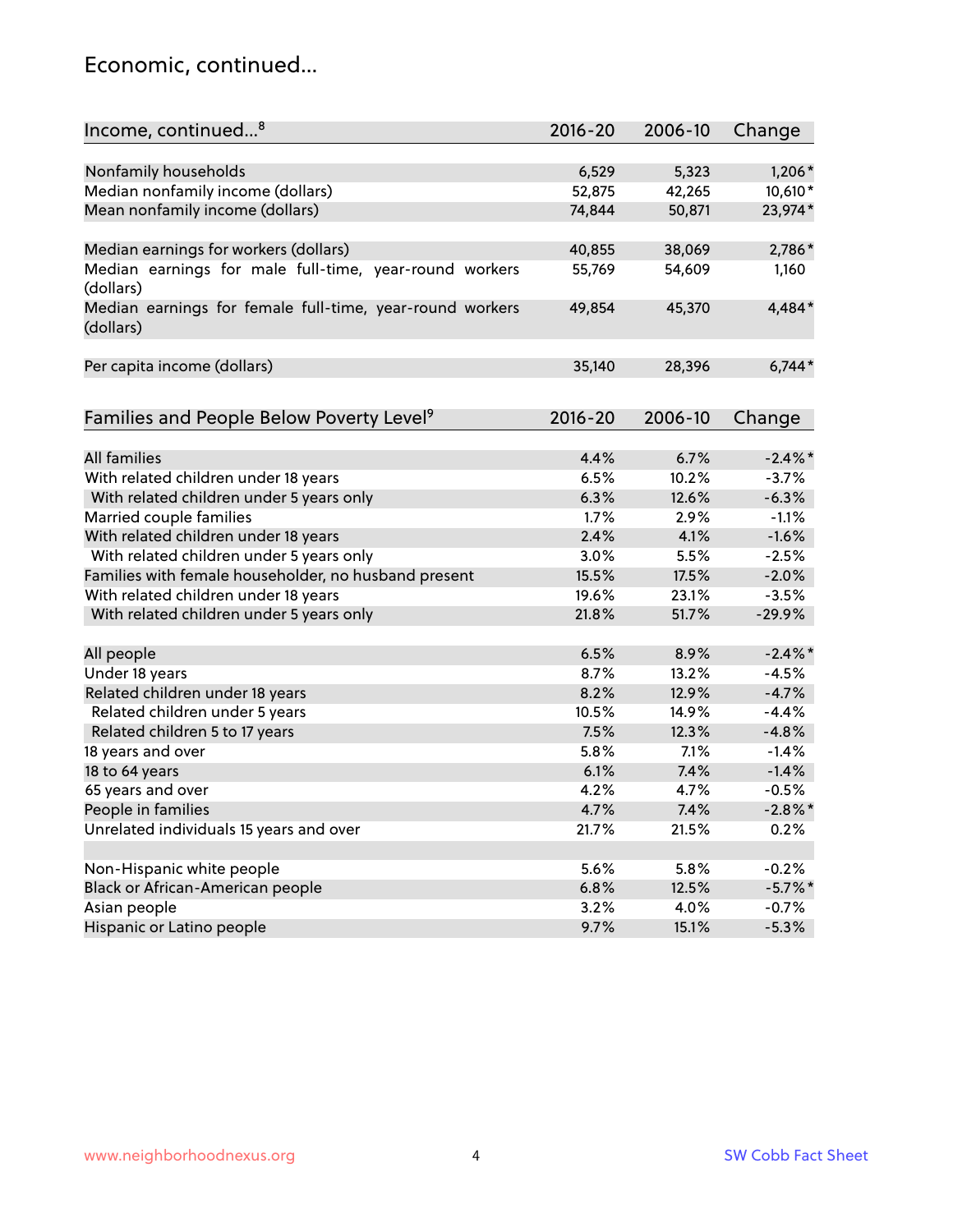# Employment

| Employment Status <sup>10</sup>                                             | $2016 - 20$ | 2006-10        | Change     |
|-----------------------------------------------------------------------------|-------------|----------------|------------|
|                                                                             |             |                |            |
| Population 16 years and over                                                | 69,349      | 55,727         | 13,622*    |
| In labor force                                                              | 68.2%       | 71.7%          | $-3.5%$ *  |
| Civilian labor force                                                        | 68.2%       | 71.5%          | $-3.4%$    |
| Employed                                                                    | 63.8%       | 66.1%          | $-2.4%$    |
| Unemployed                                                                  | 4.4%        | 5.4%           | $-1.0%$    |
| <b>Armed Forces</b>                                                         | 0.1%        | 0.2%           | $-0.1%$    |
| Not in labor force                                                          | 31.8%       | 28.3%          | $3.5\%$ *  |
| Civilian labor force                                                        | 47,270      | 39,867         | $7,403*$   |
| <b>Unemployment Rate</b>                                                    | 6.4%        | 7.6%           | $-1.1%$    |
|                                                                             |             |                |            |
| Females 16 years and over                                                   | 36,760      | 29,518         | $7,242*$   |
| In labor force                                                              | 64.2%       | 65.2%          | $-1.0%$    |
| Civilian labor force                                                        | 64.2%       | 65.1%          | $-0.9%$    |
| Employed                                                                    | 59.4%       | 60.4%          | $-1.0%$    |
|                                                                             |             |                | 205        |
| Own children of the householder under 6 years                               | 6,002       | 5,797<br>67.1% | $-1.9%$    |
| All parents in family in labor force                                        | 65.2%       |                |            |
| Own children of the householder 6 to 17 years                               | 14,505      | 14,413         | 92         |
| All parents in family in labor force                                        | 78.3%       | 73.5%          | 4.7%       |
|                                                                             |             |                |            |
| Industry <sup>11</sup>                                                      | $2016 - 20$ | 2006-10        | Change     |
|                                                                             |             |                |            |
| Civilian employed population 16 years and over                              | 44,226      | 36,855         | $7,371*$   |
| Agriculture, forestry, fishing and hunting, and mining                      | 0.1%        | 0.0%           | 0.1%       |
| Construction                                                                | 6.8%        | 6.8%           | $-0.1%$    |
| Manufacturing                                                               | 10.3%       | 8.4%           | $2.0\%$ *  |
| Wholesale trade                                                             | 3.0%        | 3.5%           | $-0.5%$    |
| Retail trade                                                                | 11.6%       | 11.8%          | $-0.3%$    |
| Transportation and warehousing, and utilities                               | 7.0%        | 7.5%           | $-0.5%$    |
| Information                                                                 | 2.3%        | 4.2%           | $-1.8\%$ * |
| Finance and insurance, and real estate and rental and leasing               | 7.8%        | 8.1%           | $-0.4%$    |
| Professional, scientific, and management, and administrative                | 12.2%       | 12.6%          | $-0.4%$    |
| and waste management services                                               |             |                |            |
| Educational services, and health care and social assistance                 | 20.1%       | 21.6%          | $-1.6%$    |
| Arts, entertainment, and recreation, and accommodation and<br>food services | 9.9%        | 6.1%           | $3.8\%$ *  |
| Other services, except public administration                                | 4.4%        | 4.6%           | $-0.2%$    |
| Public administration                                                       | 4.6%        | 4.8%           | $-0.2%$    |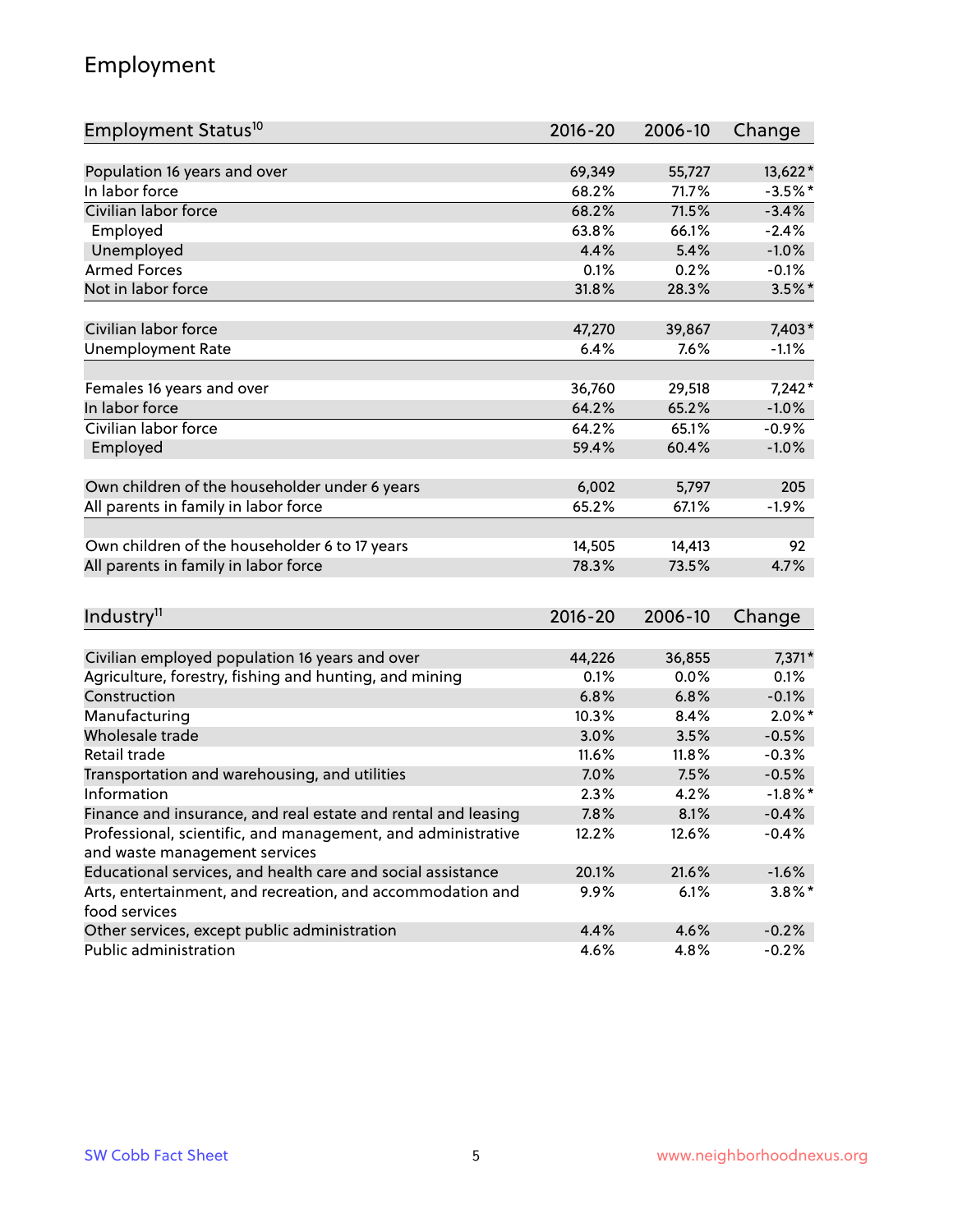# Employment, continued...

| Occupation <sup>12</sup>                                     | $2016 - 20$ | 2006-10 | Change     |
|--------------------------------------------------------------|-------------|---------|------------|
| Civilian employed population 16 years and over               | 44,226      | 36,855  | $7,371*$   |
| Management, business, science, and arts occupations          | 41.2%       | 40.6%   | 0.5%       |
| Service occupations                                          | 14.1%       | 13.1%   | 1.1%       |
| Sales and office occupations                                 | 22.9%       | 28.1%   | $-5.1\%$ * |
| Natural<br>and<br>resources,<br>construction,<br>maintenance | 7.7%        | 8.2%    | $-0.5%$    |
| occupations                                                  |             |         |            |
| Production, transportation, and material moving occupations  | 14.1%       | 10.0%   | $4.1\%$ *  |
| Class of Worker <sup>13</sup>                                | $2016 - 20$ | 2006-10 | Change     |
|                                                              |             |         |            |
| Civilian employed population 16 years and over               | 44,226      | 36,855  | 7,371*     |
| Private wage and salary workers                              | 81.7%       | 79.8%   | 1.9%       |
| Government workers                                           | 11.9%       | 15.3%   | $-3.4\%$ * |
| Self-employed in own not incorporated business workers       | 6.2%        | 4.9%    | $1.4\%$ *  |
| Unpaid family workers                                        | 0.2%        | 0.0%    | 0.1%       |
| Job Flows <sup>14</sup>                                      | 2019        | 2010    | Change     |
|                                                              |             |         |            |
| Total Jobs in district                                       | 12,675      | 10,002  | 2,673      |
| Held by residents of district                                | 15.2%       | 13.7%   | 1.5%       |
| Held by non-residents of district                            | 84.8%       | 86.3%   | $-1.5%$    |
| Jobs by Industry Sector <sup>15</sup>                        | 2019        | 2010    | Change     |
|                                                              |             |         |            |
| Total Jobs in district                                       | 12,675      | 10,002  | 2,673      |
| Goods Producing sectors                                      | 15.5%       | 14.0%   | 1.5%       |
| Trade, Transportation, and Utilities sectors                 | 26.4%       | 26.1%   | 0.3%       |
| <b>All Other Services sectors</b>                            | 58.1%       | 59.9%   | $-1.8%$    |
| Total Jobs in district held by district residents            | 1,932       | 1,374   | 558        |
| <b>Goods Producing sectors</b>                               | 13.4%       | 13.7%   | $-0.3%$    |
|                                                              |             |         |            |
| Trade, Transportation, and Utilities sectors                 | 13.7%       | 16.3%   | $-2.6%$    |
| All Other Services sectors                                   | 72.9%       | 70.0%   | 2.9%       |
| Jobs by Earnings <sup>16</sup>                               | 2019        | 2010    | Change     |
|                                                              |             |         |            |
| Total Jobs in district                                       | 12,675      | 10,002  | 2,673      |
| Jobs with earnings \$1250/month or less                      | 28.6%       | 33.3%   | $-4.7%$    |
| Jobs with earnings \$1251/month to \$3333/month              | 33.7%       | 37.7%   | $-4.1%$    |
| Jobs with earnings greater than \$3333/month                 | 37.8%       | 29.0%   | 8.8%       |
| Total Jobs in district held by district residents            | 1,932       | 1,374   | 558        |
| Jobs with earnings \$1250/month or less                      | 32.0%       | 35.7%   | $-3.7%$    |
|                                                              |             |         | $-3.5%$    |
| Jobs with earnings \$1251/month to \$3333/month              | 34.5%       | 38.1%   |            |
| Jobs with earnings greater than \$3333/month                 | 33.5%       | 26.2%   | 7.3%       |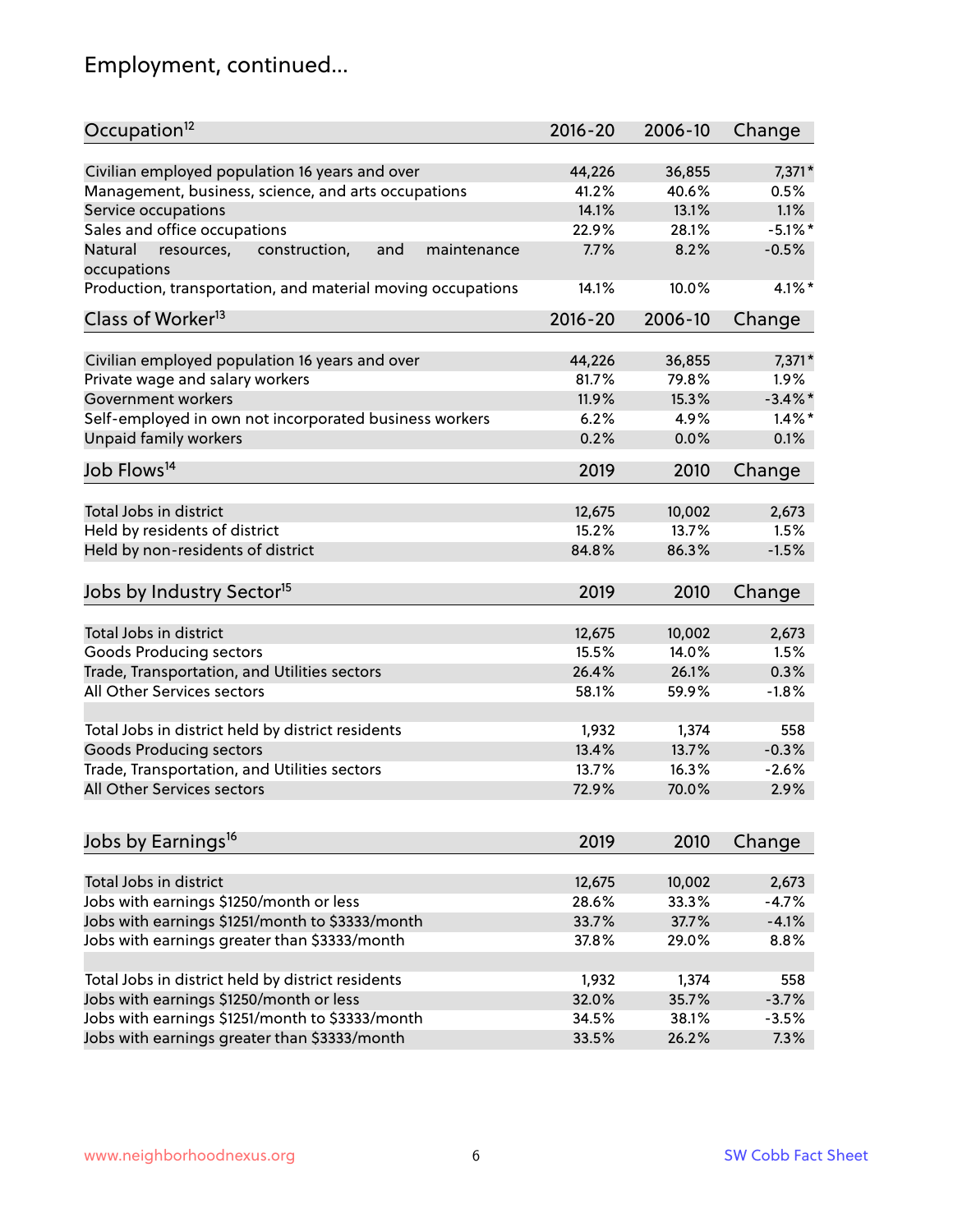# Employment, continued...

| Jobs by Age of Worker <sup>17</sup>               | 2019   | 2010   | Change   |
|---------------------------------------------------|--------|--------|----------|
|                                                   |        |        |          |
| Total Jobs in district                            | 12,675 | 10,002 | 2,673    |
| Jobs with workers age 29 or younger               | 26.2%  | 27.6%  | $-1.4%$  |
| Jobs with workers age 30 to 54                    | 51.8%  | 56.7%  | $-4.9%$  |
| Jobs with workers age 55 or older                 | 22.1%  | 15.7%  | 6.3%     |
|                                                   |        |        |          |
| Total Jobs in district held by district residents | 1.932  | 1.374  | 558      |
| Jobs with workers age 29 or younger               | 24.9%  | 24.9%  | 0.1%     |
| Jobs with workers age 30 to 54                    | 45.8%  | 56.3%  | $-10.5%$ |
| Jobs with workers age 55 or older                 | 29.2%  | 18.8%  | 10.5%    |
|                                                   |        |        |          |

#### Education

| School Enrollment <sup>18</sup>                | $2016 - 20$ | 2006-10 | Change     |
|------------------------------------------------|-------------|---------|------------|
|                                                |             |         |            |
| Population 3 years and over enrolled in school | 23,513      | 23,540  | $-27$      |
| Nursery school, preschool                      | 6.7%        | 6.7%    | $0.0\%$    |
| Kindergarten                                   | 4.0%        | 5.4%    | $-1.3%$    |
| Elementary school (grades 1-8)                 | 36.8%       | 43.5%   | $-6.7\%$ * |
| High school (grades 9-12)                      | 28.0%       | 22.7%   | $5.2\%$ *  |
| College or graduate school                     | 24.5%       | 21.7%   | 2.8%       |
| Educational Attainment <sup>19</sup>           | $2016 - 20$ | 2006-10 | Change     |
|                                                |             |         |            |
| Population 25 years and over                   | 59,299      | 48,159  | $11,140*$  |
| Less than 9th grade                            | 2.9%        | 3.4%    | $-0.5%$    |
| 9th to 12th grade, no diploma                  | 5.2%        | 6.9%    | $-1.7%$    |
| High school graduate (includes equivalency)    | 24.5%       | 26.6%   | $-2.1%$    |
| Some college, no degree                        | 20.1%       | 22.6%   | $-2.4\%$   |
| Associate's degree                             | 7.8%        | 6.8%    | 1.1%       |
| Bachelor's degree                              | 25.4%       | 23.7%   | 1.7%       |
| Graduate or professional degree                | 14.0%       | 10.0%   | $4.0\%$ *  |
|                                                |             |         |            |
| Percent high school graduate or higher         | 91.9%       | 89.6%   | 2.3%       |
| Percent bachelor's degree or higher            | 39.4%       | 33.7%   | $5.7\%$ *  |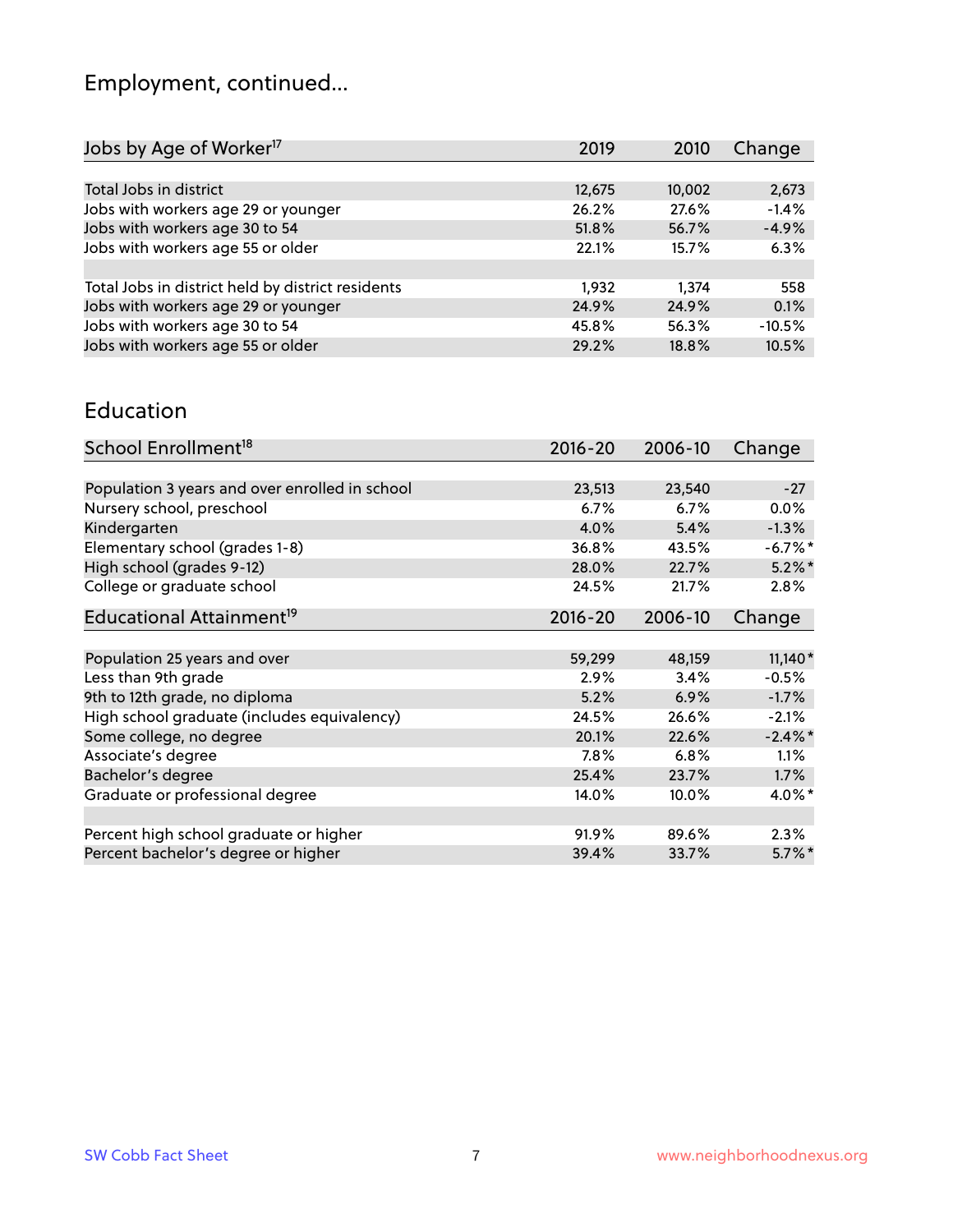#### Housing

| Households by Type <sup>20</sup>                     | 2016-20 | 2006-10 | Change     |
|------------------------------------------------------|---------|---------|------------|
|                                                      |         |         |            |
| <b>Total households</b>                              | 29,640  | 25,796  | $3,844*$   |
| Family households (families)                         | 78.0%   | 79.4%   | $-1.4%$    |
| With own children under 18 years                     | 33.9%   | 40.7%   | $-6.8\%$ * |
| Married-couple family                                | 58.9%   | 59.4%   | $-0.4%$    |
| With own children of the householder under 18 years  | 24.3%   | 29.0%   | $-4.7\%$ * |
| Male householder, no wife present, family            | 4.2%    | 4.9%    | $-0.8%$    |
| With own children of the householder under 18 years  | 1.4%    | 2.7%    | $-1.3%$    |
| Female householder, no husband present, family       | 14.9%   | 15.1%   | $-0.2%$    |
| With own children of the householder under 18 years  | 8.3%    | 9.1%    | $-0.8%$    |
| Nonfamily households                                 | 22.0%   | 20.6%   | 1.4%       |
| Householder living alone                             | 18.0%   | 17.1%   | 0.9%       |
| 65 years and over                                    | 6.9%    | 3.9%    | $2.9\%$ *  |
|                                                      |         |         |            |
| Households with one or more people under 18 years    | 39.4%   | 44.6%   | $-5.3%$ *  |
| Households with one or more people 65 years and over | 25.8%   | 16.4%   | $9.5%$ *   |
|                                                      |         |         |            |
| Average household size                               | 2.94    | 2.89    | 0.05       |
| Average family size                                  | 3.36    | 3.25    | 0.11       |
|                                                      |         |         |            |
| Housing Occupancy <sup>21</sup>                      | 2016-20 | 2006-10 | Change     |
|                                                      |         |         |            |
| Total housing units                                  | 30,984  | 28,007  | $2,977*$   |
| Occupied housing units                               | 95.7%   | 92.1%   | $3.6\%$ *  |
| Vacant housing units                                 | 4.3%    | 7.9%    | $-3.6\%$ * |
|                                                      |         |         |            |
| Homeowner vacancy rate                               | 0.9     | 2.8     | $-2.0$     |
| Rental vacancy rate                                  | 0.8     | 13.0    | $-12.3$    |
|                                                      |         |         |            |
| Units in Structure <sup>22</sup>                     | 2016-20 | 2006-10 | Change     |
|                                                      |         |         |            |
| Total housing units                                  | 30,984  | 28,007  | $2,977*$   |
| 1-unit, detached                                     | 94.0%   | 93.2%   | 0.8%       |
| 1-unit, attached                                     | 3.0%    | 2.2%    | 0.8%       |
| 2 units                                              | 0.7%    | 1.2%    | $-0.5%$    |
| 3 or 4 units                                         | 0.5%    | 1.2%    | $-0.7%$    |
| 5 to 9 units                                         | 0.6%    | 0.4%    | 0.2%       |
| 10 to 19 units                                       | 0.1%    | 0.1%    | $-0.0%$    |
| 20 or more units                                     | 0.6%    | 0.5%    | 0.1%       |
| Mobile home                                          | 0.4%    | 1.1%    | $-0.7%$    |
| Boat, RV, van, etc.                                  | 0.0%    | 0.1%    | $-0.1%$    |
|                                                      |         |         |            |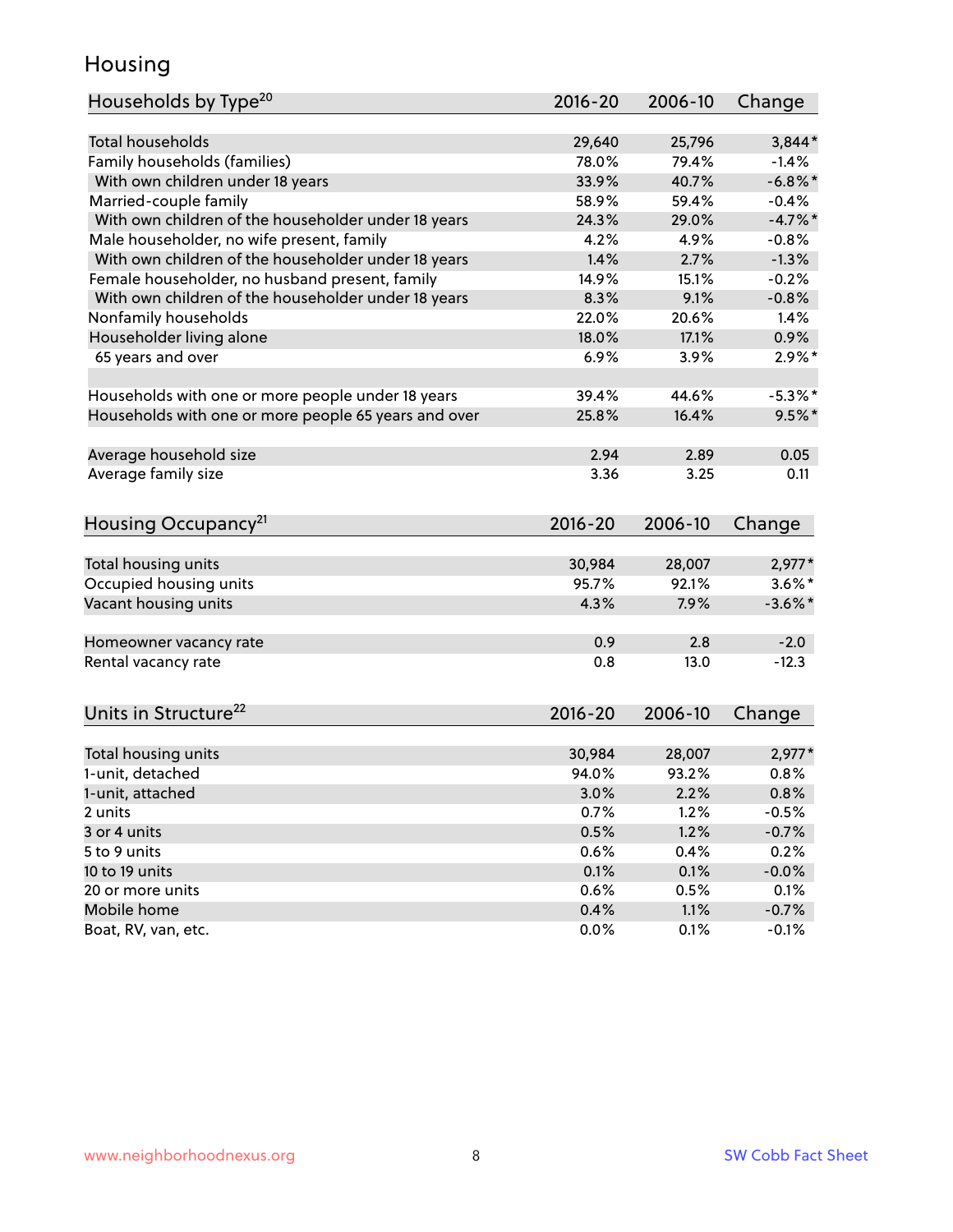# Housing, Continued...

| Year Structure Built <sup>23</sup>             | 2016-20     | 2006-10 | Change     |
|------------------------------------------------|-------------|---------|------------|
| Total housing units                            | 30,984      | 28,007  | $2,977*$   |
| Built 2014 or later                            | 4.5%        | (X)     | (X)        |
| Built 2010 to 2013                             | 1.8%        | (X)     | (X)        |
| Built 2000 to 2009                             | 23.3%       | 23.8%   | $-0.5%$    |
| Built 1990 to 1999                             | 27.4%       | 28.6%   | $-1.2%$    |
| Built 1980 to 1989                             | 20.2%       | 24.5%   | $-4.4\%$ * |
| Built 1970 to 1979                             | 12.9%       | 11.0%   | $1.9\%$ *  |
| Built 1960 to 1969                             | 5.7%        | 6.7%    | $-1.0%$    |
| Built 1950 to 1959                             | 2.0%        | 2.7%    | $-0.7%$    |
| Built 1940 to 1949                             | 0.6%        | 1.5%    | $-0.9%$    |
| Built 1939 or earlier                          | 1.7%        | 1.1%    | 0.6%       |
|                                                |             |         |            |
| Housing Tenure <sup>24</sup>                   | $2016 - 20$ | 2006-10 | Change     |
| Occupied housing units                         | 29,640      | 25,796  | $3,844*$   |
| Owner-occupied                                 | 82.4%       | 87.7%   | $-5.3\%$ * |
| Renter-occupied                                | 17.6%       | 12.3%   | $5.3\%$ *  |
| Average household size of owner-occupied unit  | 2.89        | 2.88    | 0.01       |
| Average household size of renter-occupied unit | 3.18        | 2.99    | 0.19       |
| Residence 1 Year Ago <sup>25</sup>             | 2016-20     | 2006-10 | Change     |
|                                                |             |         |            |
| Population 1 year and over                     | 86,460      | 74,158  | 12,302*    |
| Same house                                     | 90.5%       | 86.8%   | $3.8\%$ *  |
| Different house in the U.S.                    | 9.1%        | 12.7%   | $-3.6\%$ * |
| Same county                                    | 4.1%        | 7.7%    | $-3.6\%$ * |
| Different county                               | 5.0%        | 5.1%    | $-0.0%$    |
| Same state                                     | 2.6%        | 2.7%    | $-0.2%$    |
| Different state                                | 2.5%        | 2.3%    | 0.1%       |
| Abroad                                         | 0.4%        | 0.5%    | $-0.1%$    |
| Value of Housing Unit <sup>26</sup>            | $2016 - 20$ | 2006-10 | Change     |
| Owner-occupied units                           | 24,412      | 22,621  | $1,791*$   |
| Less than \$50,000                             | 1.8%        | 2.1%    | $-0.3%$    |
| \$50,000 to \$99,999                           | 4.8%        | 5.2%    | $-0.5%$    |
| \$100,000 to \$149,999                         | 14.7%       | 21.7%   | $-7.0\%$ * |
| \$150,000 to \$199,999                         | 21.2%       | 31.1%   | $-9.9\%*$  |
| \$200,000 to \$299,999                         | 29.1%       | 25.1%   | $4.0\%$ *  |
| \$300,000 to \$499,999                         | 23.5%       | 11.9%   | $11.6\%$ * |
| \$500,000 to \$999,999                         | 4.6%        | 2.4%    | 2.2%       |
| \$1,000,000 or more                            | 0.4%        | 0.4%    | $-0.0%$    |
| Median (dollars)                               | 222,233     | 178,757 | 43,475*    |
| Mortgage Status <sup>27</sup>                  | 2016-20     | 2006-10 | Change     |
| Owner-occupied units                           | 24,412      | 22,621  | $1,791*$   |
| Housing units with a mortgage                  | 75.5%       | 83.4%   | $-7.9%$ *  |
| Housing units without a mortgage               | 24.5%       | 16.6%   | $7.9\%*$   |
|                                                |             |         |            |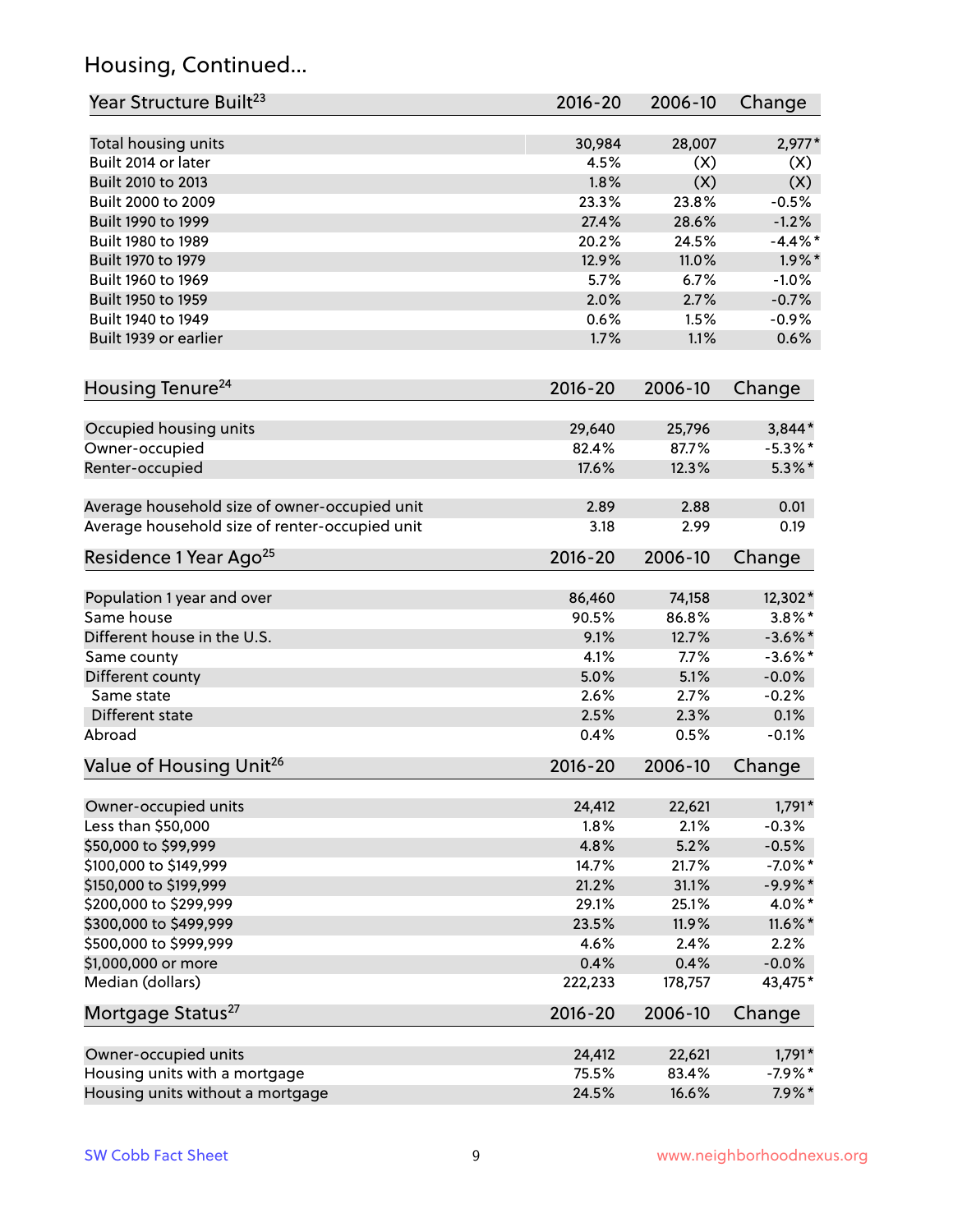# Housing, Continued...

| Selected Monthly Owner Costs <sup>28</sup>                                            | 2016-20 | 2006-10 | Change          |
|---------------------------------------------------------------------------------------|---------|---------|-----------------|
| Housing units with a mortgage                                                         | 18,436  | 18,862  | $-426$          |
| Less than \$300                                                                       | 0.2%    | 0.0%    | 0.2%            |
| \$300 to \$499                                                                        | 0.5%    | 1.4%    | $-1.0%$         |
| \$500 to \$999                                                                        | 13.8%   | 13.7%   | 0.1%            |
| \$1,000 to \$1,499                                                                    | 34.6%   | 35.4%   | $-0.8%$         |
| \$1,500 to \$1,999                                                                    | 26.7%   | 28.9%   | $-2.2%$         |
| \$2,000 to \$2,999                                                                    | 20.5%   | 16.1%   | $4.3\%$ *       |
| \$3,000 or more                                                                       | 3.8%    | 4.5%    | $-0.7%$         |
| Median (dollars)                                                                      | 1,518   | 1,494   | 24              |
| Housing units without a mortgage                                                      | 5,976   | 3,759   | $2,217*$        |
| Less than \$150                                                                       | 1.8%    | 3.3%    | $-1.5%$         |
| \$150 to \$249                                                                        | 11.1%   | 12.0%   | $-0.9%$         |
| \$250 to \$349                                                                        | 23.9%   | 26.5%   | $-2.6%$         |
| \$350 to \$499                                                                        | 32.0%   | 31.7%   | 0.3%            |
| \$500 to \$699                                                                        | 22.7%   | 18.5%   | 4.2%            |
| \$700 or more                                                                         | 8.6%    | 8.0%    | 0.6%            |
| Median (dollars)                                                                      | 400     | 379     | $20*$           |
| Household Income <sup>29</sup>                                                        |         |         |                 |
| Housing units with a mortgage (excluding units where<br>SMOCAPI cannot be computed)   | 18,389  | 18,829  | $-440$          |
| Less than 20.0 percent                                                                | 51.2%   | 39.2%   | 12.0%*          |
| 20.0 to 24.9 percent                                                                  | 15.8%   | 17.2%   | $-1.4%$         |
| 25.0 to 29.9 percent                                                                  | 10.7%   | 11.6%   | $-0.9\%$        |
| 30.0 to 34.9 percent                                                                  | 4.9%    | 7.6%    | $-2.7\%$ *      |
| 35.0 percent or more                                                                  | 17.5%   | 24.4%   | $-6.9\%$ *      |
| Not computed                                                                          | 47      | 33      | 14              |
| Housing unit without a mortgage (excluding units where<br>SMOCAPI cannot be computed) | 5,931   | 3,731   | 2,200*          |
| Less than 10.0 percent                                                                | 65.8%   | 54.9%   | 10.8%           |
| 10.0 to 14.9 percent                                                                  | 15.6%   | 16.9%   | $-1.3%$         |
| 15.0 to 19.9 percent                                                                  | 6.7%    | 8.0%    | $-1.3%$         |
| 20.0 to 24.9 percent                                                                  | 2.3%    | 4.8%    | $-2.5%$         |
| 25.0 to 29.9 percent                                                                  | 1.7%    | 4.6%    | $-2.9%$         |
| 30.0 to 34.9 percent                                                                  | 1.1%    | 1.9%    | $-0.8%$         |
| 35.0 percent or more                                                                  | 6.7%    | 8.8%    | $-2.1%$         |
| Not computed                                                                          | 45      | 28      | 17 <sup>2</sup> |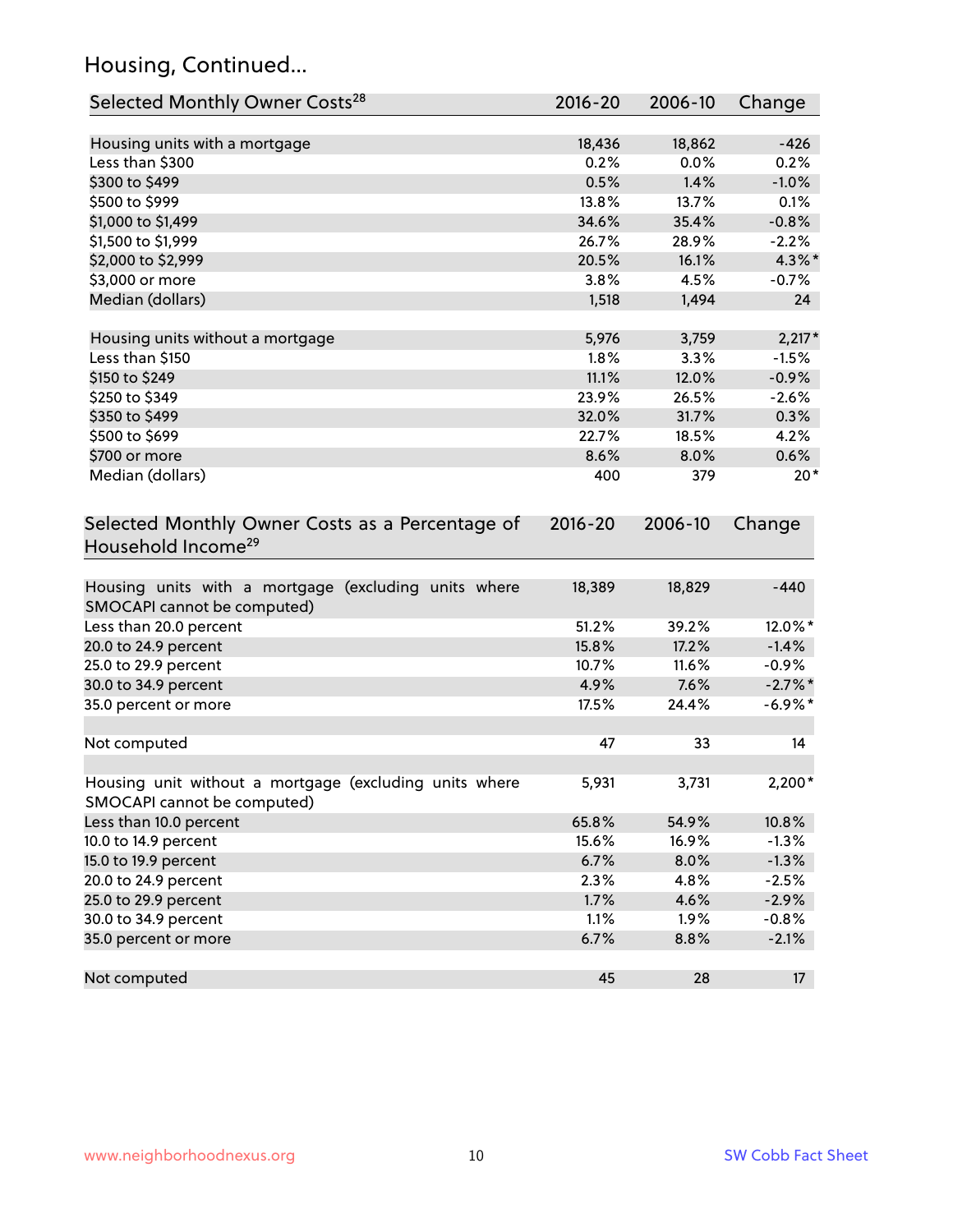# Housing, Continued...

| Gross Rent <sup>30</sup>                                                       | 2016-20     | 2006-10 | Change      |
|--------------------------------------------------------------------------------|-------------|---------|-------------|
| Occupied units paying rent                                                     | 4,919       | 2,929   | 1,990*      |
| Less than \$200                                                                | 0.6%        | 0.2%    | 0.4%        |
| \$200 to \$499                                                                 | 1.1%        | 3.0%    | $-1.9%$     |
| \$500 to \$749                                                                 | 7.1%        | 11.7%   | $-4.7%$     |
| \$750 to \$999                                                                 | 10.5%       | 24.7%   | $-14.1%$    |
| \$1,000 to \$1,499                                                             | 42.4%       | 42.5%   | $-0.2%$     |
| \$1,500 to \$1,999                                                             | 27.5%       | 15.1%   | 12.3%*      |
| \$2,000 or more                                                                | 10.9%       | 2.7%    | 8.2%        |
| Median (dollars)                                                               | 1,370       | 1,346   | 23          |
| No rent paid                                                                   | 309         | 246     | 63          |
| Gross Rent as a Percentage of Household Income <sup>31</sup>                   | $2016 - 20$ | 2006-10 | Change      |
| Occupied units paying rent (excluding units where GRAPI<br>cannot be computed) | 4,876       | 2,898   | 1,978 *     |
| Less than 15.0 percent                                                         | 13.5%       | 7.8%    | 5.7%        |
| 15.0 to 19.9 percent                                                           | 14.2%       | 8.3%    | 5.9%        |
| 20.0 to 24.9 percent                                                           | 14.2%       | 8.9%    | 5.4%        |
| 25.0 to 29.9 percent                                                           | 10.1%       | 9.7%    | 0.3%        |
| 30.0 to 34.9 percent                                                           | 9.5%        | 8.2%    | 1.3%        |
| 35.0 percent or more                                                           | 38.5%       | 57.1%   | $-18.6\%$ * |
| Not computed                                                                   | 352         | 277     | 75          |
| Transportation                                                                 |             |         |             |
| Commuting to Work <sup>32</sup>                                                | 2016-20     | 2006-10 | Change      |
| Workers 16 years and over                                                      | 42,887      | 36,222  | $6,665*$    |
| Car, truck, or van - drove alone                                               | 78.8%       | 84.6%   | $-5.8\%$ *  |
| Car, truck, or van - carpooled                                                 | 8.2%        | 9.1%    | $-0.9%$     |
| Public transportation (excluding taxicab)                                      | 0.7%        | 0.9%    | $-0.1%$     |
| Walked                                                                         | 0.5%        | 0.4%    | 0.1%        |
| Other means                                                                    | 1.5%        | 0.5%    | 1.0%        |
| Worked at home                                                                 | 10.3%       | 4.6%    | $5.7\%$ *   |
| Mean travel time to work (minutes)                                             | 35.0        | 34.9    | 0.1         |
| Vehicles Available <sup>33</sup>                                               | $2016 - 20$ | 2006-10 | Change      |
| Occupied housing units                                                         | 29,640      | 25,796  | $3,844*$    |
| No vehicles available                                                          | 1.9%        | 2.0%    | $-0.0%$     |
| 1 vehicle available                                                            | 22.3%       | 23.8%   | $-1.5%$     |
| 2 vehicles available                                                           | 43.4%       | 47.4%   | $-4.0\%$ *  |
| 3 or more vehicles available                                                   | 32.3%       | 26.8%   | $5.6\%$ *   |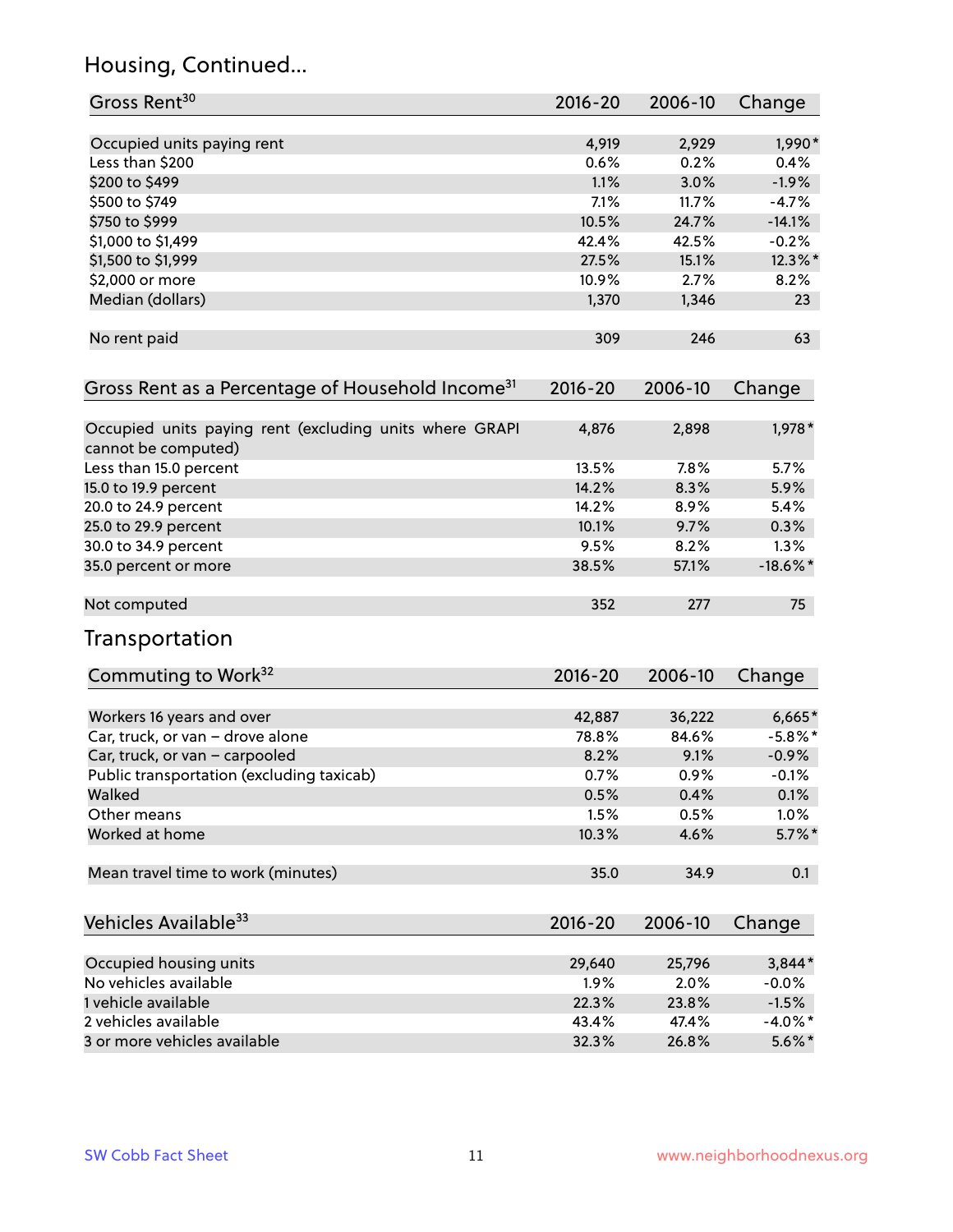#### Health

| Health Insurance coverage <sup>34</sup> | 2016-20 |
|-----------------------------------------|---------|
|-----------------------------------------|---------|

| Civilian Noninstitutionalized Population                | 87,247 |
|---------------------------------------------------------|--------|
| With health insurance coverage                          | 90.0%  |
| With private health insurance coverage                  | 76.2%  |
| With public health coverage                             | 25.3%  |
| No health insurance coverage                            | 10.0%  |
| Civilian Noninstitutionalized Population Under 19 years | 22,648 |
| No health insurance coverage                            | 5.8%   |
| Civilian Noninstitutionalized Population 19 to 64 years | 53,334 |
| In labor force:                                         | 44,076 |
| Employed:                                               | 41,363 |
| With health insurance coverage                          | 88.9%  |
| With private health insurance coverage                  | 86.6%  |
| With public coverage                                    | 4.6%   |
| No health insurance coverage                            | 11.1%  |
| Unemployed:                                             | 2,713  |
| With health insurance coverage                          | 50.4%  |
| With private health insurance coverage                  | 39.3%  |
| With public coverage                                    | 14.6%  |
| No health insurance coverage                            | 49.6%  |
| Not in labor force:                                     | 9,258  |
| With health insurance coverage                          | 85.9%  |
| With private health insurance coverage                  | 68.0%  |
| With public coverage                                    | 27.9%  |
| No health insurance coverage                            | 14.1%  |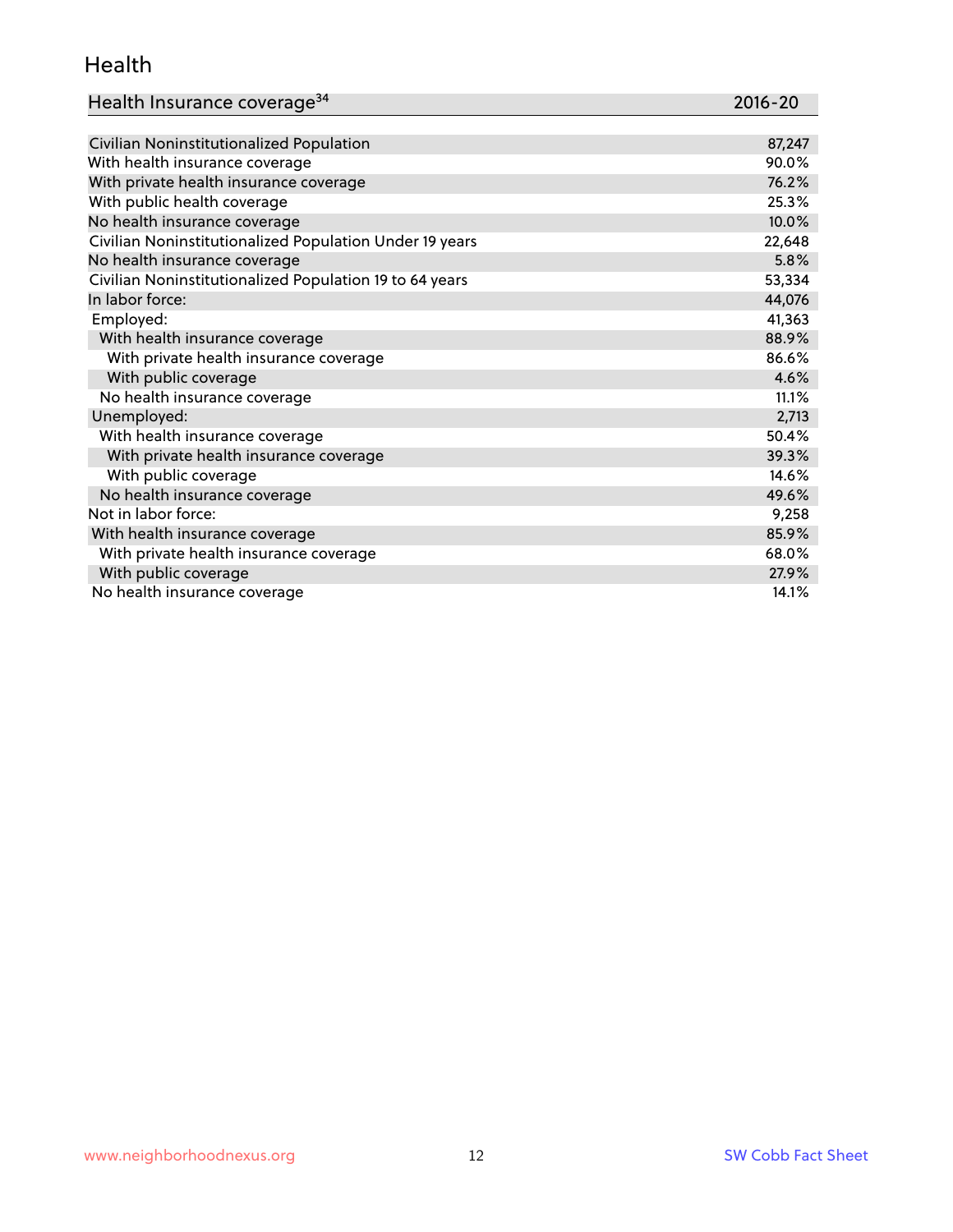# Employment Forecasts

| Forecast Employment by Sector <sup>35</sup>      | 2030     | 2020   | Change   |
|--------------------------------------------------|----------|--------|----------|
|                                                  |          |        |          |
| <b>All Sectors</b>                               | 17,523   | 16,967 | 3.3%     |
| Goods Producing                                  | 2,620    | 2,598  | 0.8%     |
| Agriculture, forestry, fishing and hunting       | 17       | 13     | 30.8%    |
| Mining                                           | $\Omega$ | 0      | 0.0%     |
| Construction                                     | 1,525    | 1,402  | 8.8%     |
| Manufacturing                                    | 1,078    | 1,183  | $-8.9%$  |
| Service Providing                                | 3,875    | 3,896  | $-0.5%$  |
| Wholesale trade                                  | 653      | 679    | $-3.8%$  |
| Retail trade                                     | 2,684    | 2,646  | 1.4%     |
| Transportation and warehousing                   | 445      | 456    | $-2.4%$  |
| <b>Utilities</b>                                 | 93       | 115    | $-19.1%$ |
| Information                                      | 230      | 258    | $-10.9%$ |
| <b>Financial activities</b>                      | 1,000    | 973    | 2.8%     |
| Finance and insurance                            | 462      | 442    | 4.5%     |
| Real estate and rental and leasing               | 538      | 531    | 1.3%     |
| Professional and business services               | 870      | 815    | 6.7%     |
| Professional, scientific, and technical services | 786      | 722    | 8.9%     |
| Management of companies and enterprises          | 84       | 93     | $-9.7%$  |
| <b>Education and health services</b>             | 4,508    | 4,315  | 4.5%     |
| <b>Education services</b>                        | 3,134    | 3,177  | $-1.4%$  |
| Health care and social assistance                | 1,374    | 1,138  | 20.7%    |
|                                                  | 1,380    | 1,272  | 8.5%     |
| Arts, entertainment, and recreation              | 100      | 103    | $-2.9%$  |
| Accommodation and food services                  | 1,280    | 1,169  | 9.5%     |
| Other services, except public administration     | 500      | 470    | 6.4%     |
| Public administration                            | 680      | 630    | 7.9%     |
| Leisure and hospitality<br>.                     |          |        |          |

#### Population Forecasts

| Population Forecasts <sup>36</sup> | 2030    | 2020   | Change |
|------------------------------------|---------|--------|--------|
|                                    |         |        |        |
| <b>Total Population</b>            | 103.579 | 91.555 | 13.1%  |
| <b>Total Households</b>            | 36.384  | 31.613 | 15.1%  |